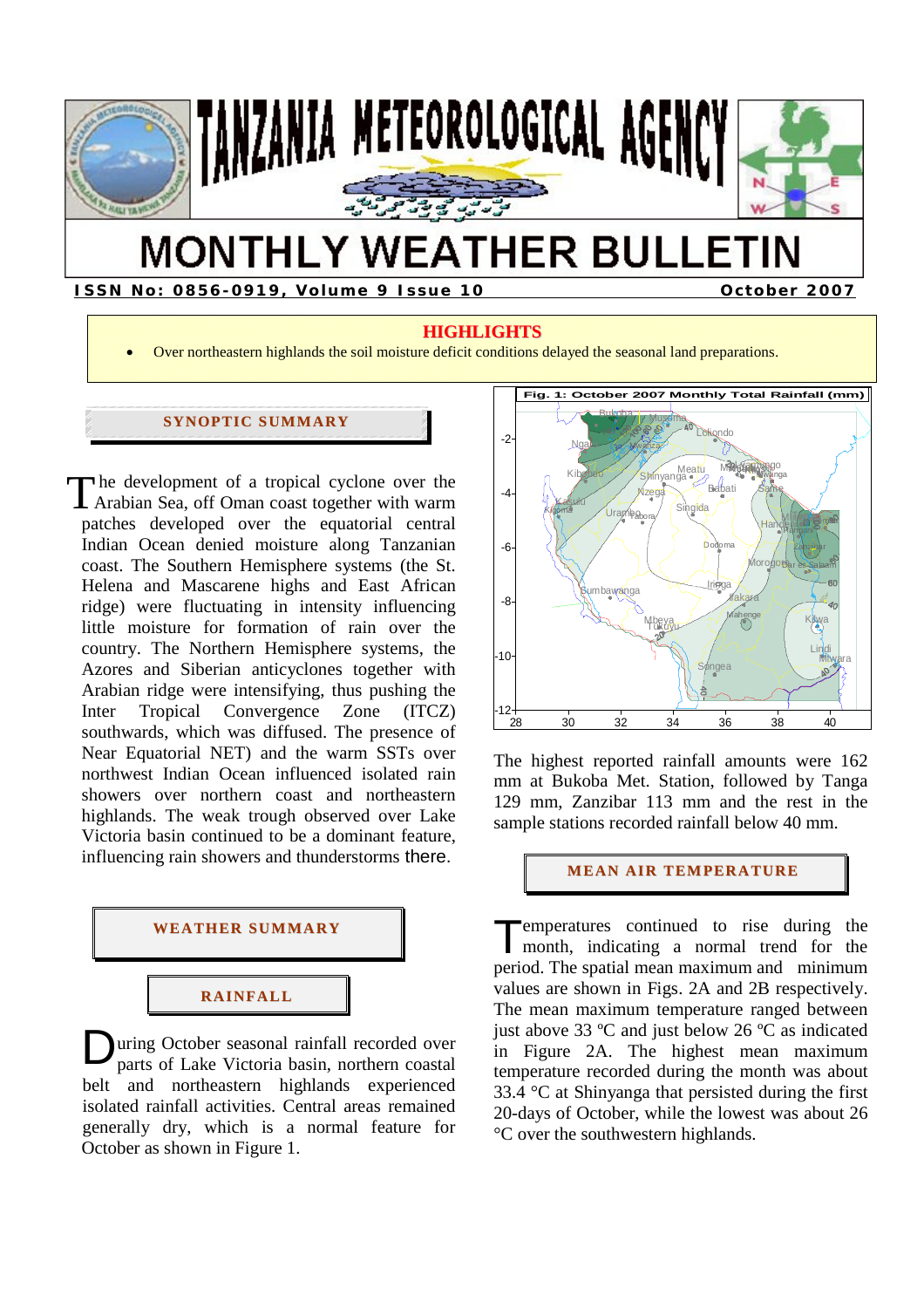

The mean minimum air temperature ranged from just below 14 ºC to slightly above 22 ºC. The lowest value of the mean minimum temperature was about 12.9°C observed at Mbeya station, while the highest value was about 24 °C recorded at Kilwa in the southern coast as shown in Fig. 2B.



During the first and second dekads of October Mbeya reported a 10-day mean minimum temperature of about 12  $\degree$ C, as compared to 10 $\degree$ C experienced during the month of September 2007. Thus, generally a rising trend of temperatures across the country was maintained in October.

### **MEAN SUNSHINE HOURS**

unshine hours across the country during October indicates that the duration of mean bright sunshine hours ranged from about 5 hrs/day to 10 hrs/day as shown in Figure 3. Longer bright sunshine hours occurred over central areas (Dodoma and Singida regions) including eastern parts of Tabora region, northern parts of Mbeya and Iringa regions. Shorter durations of bright sunshine hours (around 5) were recorded over Kagera region and 7 hours in Mahenge and Same districts. S



### **MEAN WIND SPEED**

uring the period mean wind speed across the **D**uring the period mean wind speed across the<br>country ranged between about 5 to 15 km/hr as indicated in Fig. 4. Central areas and its neighborhoods experienced windy conditions where wind speeds exceeded 12 km/hr. The core of maximum wind speed of about 15 km/hr was recorded at Dodoma Met station. Low wind speeds at about 5 km/hr were recorded over Mara, Kagera and Morogoro areas.

Compared to the September wind strength and pattern did not change much during October. As noted earlier, dry conditions over central areas, southwestern and northeastern highlands areas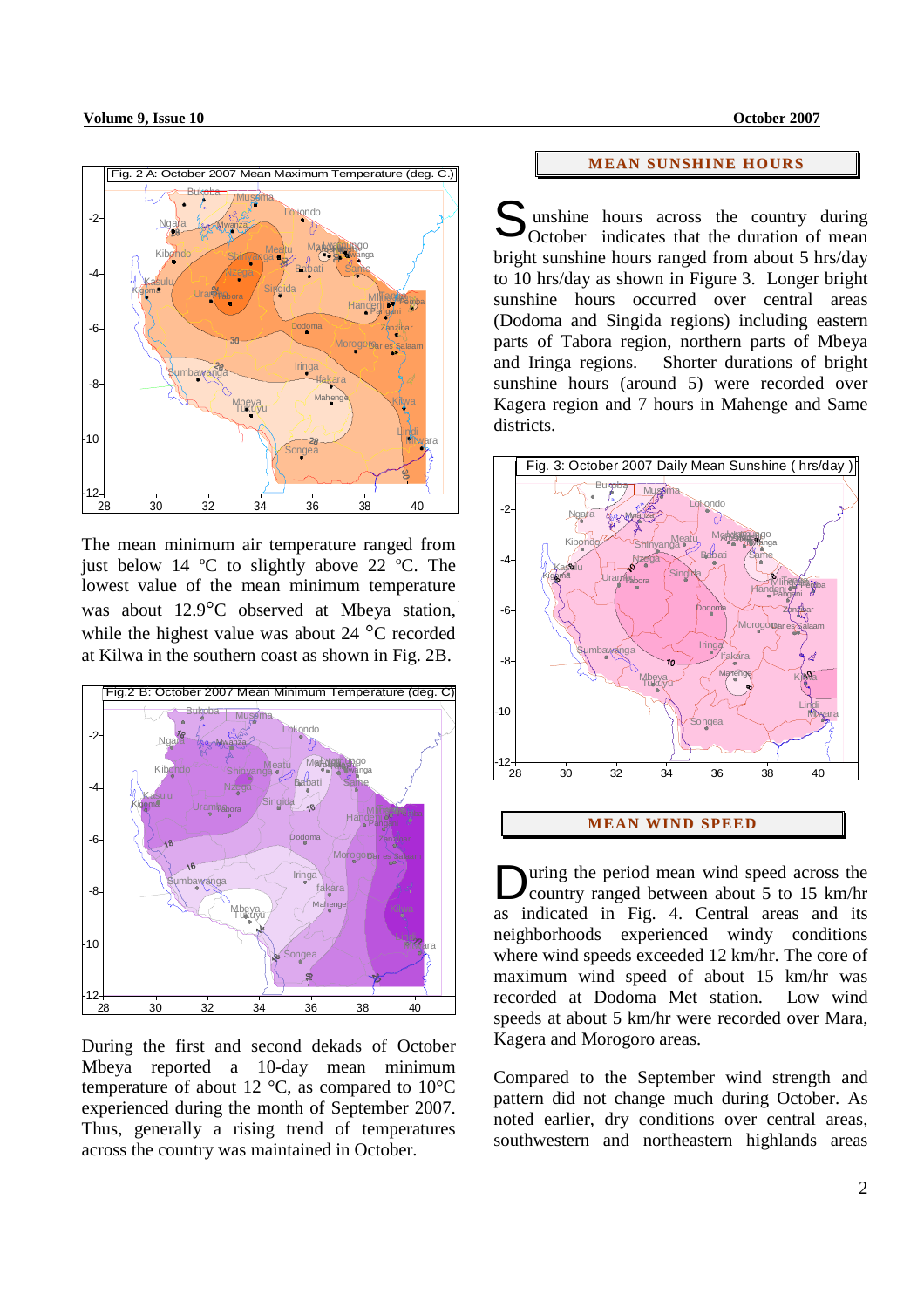### **Volume 9, Issue 10 October 2007**

increased prospects for occurrences of dust devils, wind erosion, and higher evaporation rates.



**SATELLITE I NFORMATI ON**

ean vegetation condition during the third Mean vegetation condition during the third<br>
Mekad of October is indicated in Figure 5 a NOAA satellite imagery depicting the normalized difference vegetation index.



Higher values of the vegetation index appear over Lake Victoria basin, western areas and parts of northern coastal belt. Spots of low values of the

index occurred over southern and central areas while very low values concentrated over eastern Shinyaga region together with most parts of Manyara and Arusha regions (areas with high potential of wilting vegetation cover).

# **AGROMETEOROLOGY**

oil moisture was generally at low levels mainly Soil moisture was generally at low levels mainly in the first two dekads of the month, delaying some field activities like land preparation and planting. This situation hindered smooth growing of early planted crops at vegetative stage as reported mostly over Lake Victoria basin. Likewise, over the northeastern highlands the soil moisture deficit conditions delayed the seasonal land preparations.

Growth of cassava and sweet potatoes over several areas across the country continued well at various stages, while market supply for both crops was abundant.

Pasture conditions and water availability for livestock and wildlife over the central, northeastern highlands, and southern areas were decreasing in supply as the dry season persisted.

### **HYDROMETEOROLOGICAL SUMMARY**

Water levels in lakes and dams, and water<br>flows in rivers particularly over the flows in rivers particularly over the northeastern areas continued to decrease following inadequate *Vuli* rains. Water for domestic and industrial purposes should be used sparingly.

#### **ENVI RONMENTAL SUMMARY**

Temperature was generally rising and windy conditions continued to prevail. Fire hazards conditions continued to prevail. Fire hazards (bush and wildfires in particular) were still rampant in the dry areas of the country.